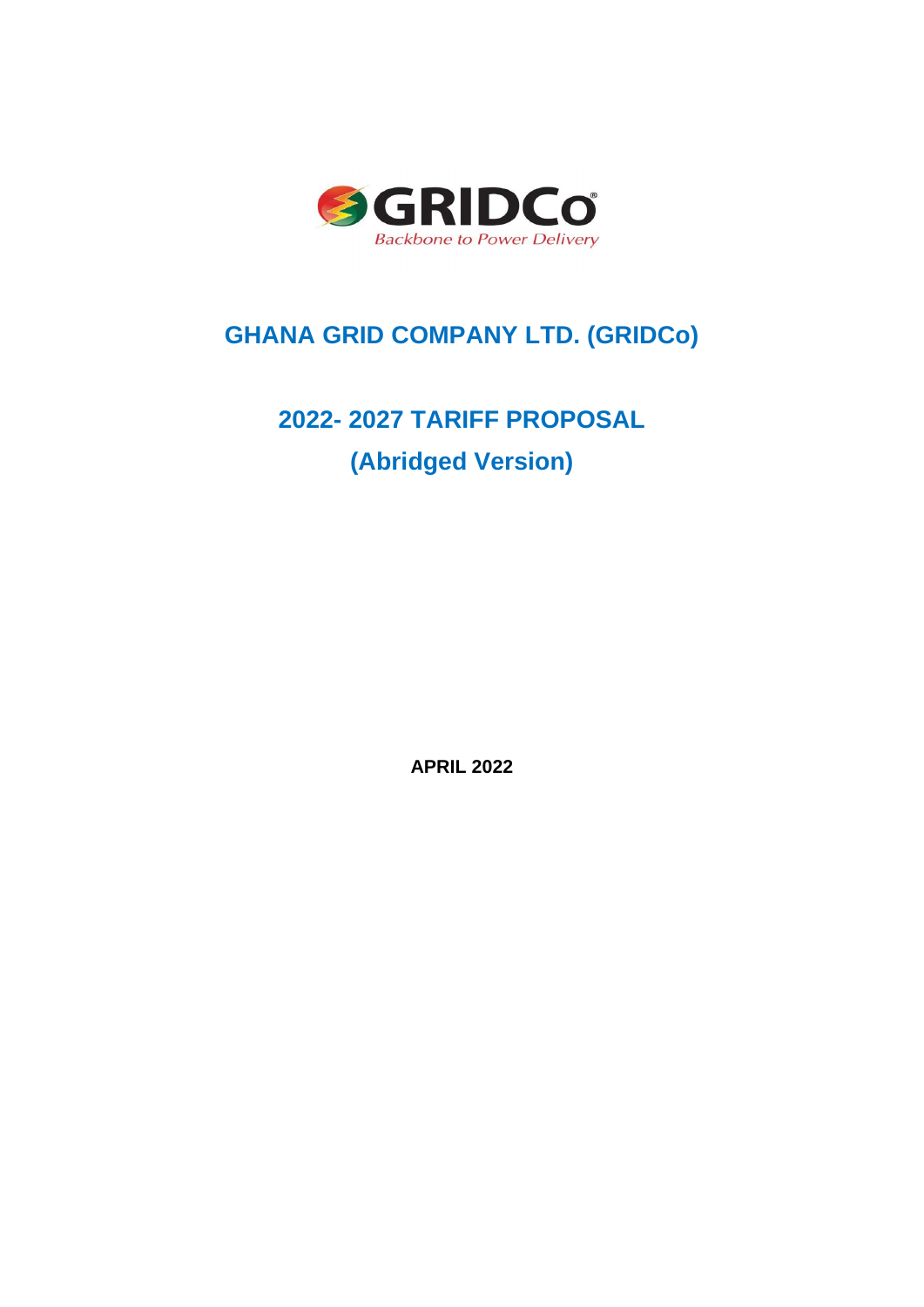### **1 Introduction**

GRIDCo was established in 2006 under the Energy Commission Act, 1997 (Act 541) and the Volta River Development (Amendment) Act, 2005 Act 692. It was operationalized in 2008 as part of Government of Ghana's (GoG) Power Sector Reforms aimed at addressing power supply reliability and quality of supply, attracting private investments in generation, increasing competition in generation supply and enhancing efficiency in bulk electricity delivery systems for economic growth.

GRIDCo as the Electricity Transmission Utility (ETU) has the mandate to carry out transmission of electricity from generators to bulk customers, operate the Wholesale Electricity Market and provide telecommunication services.

This document highlights the key inputs into the 2022-2027 Transmission Service Tariff Proposal submitted to the Public Utilities Regulatory Commission (PURC) for this Major Tariff Review Period.

### **1.1 Rationale Underpinning Tariff Submission**

GRIDCo makes this Tariff Proposal in compliance with the PURC Act 1997 (Act 538) to obtain a cost-reflective transmission tariff that will ensure a reliable and stable National Interconnected Transmission System (NITS) to meet the increasing energy growth for sustainable economic development.

The current tariff of 0.060398GHS/kWh does not adequately reflect the cost of GRIDCo's operational activities.

The tariff granted by PURC since July 2019 has depreciated in US Dollar terms from 1.0915 US Cents/kWh in 2019 to 0.8492 US Cent/kWh in March 2022.

### **1.1.1 Increasing Cost of Maintenance**

The reliability of the NITS is largely dependent on GRIDCo's ability to maintain the assets as required and its promptness to resolve intermittent disruptions. GRIDCo is confronted by a high incidence of corrosion on the coastal transmission lines, illegal mining (galamsey) and other forms of encroachment. The coastal and western transmission line corridors are critical to the stability of the power system since they are the main corridors for evacuating over 1600MW of power, approximately 50% of National requirement, from the Aboadze enclave in the Western Region. These corridors therefore require frequent maintenance to attain operational reliability.

The transmission network has seen significant expansion due to the commissioning of new substations and transmission lines over the past three (3) years. These expansions and coverage have resulted in increased operation and maintenance costs.

However, GRIDCo's weakened liquidity position has significantly impaired the Company's ability to effectively undertake the required maintenance on the transmission infrastructure.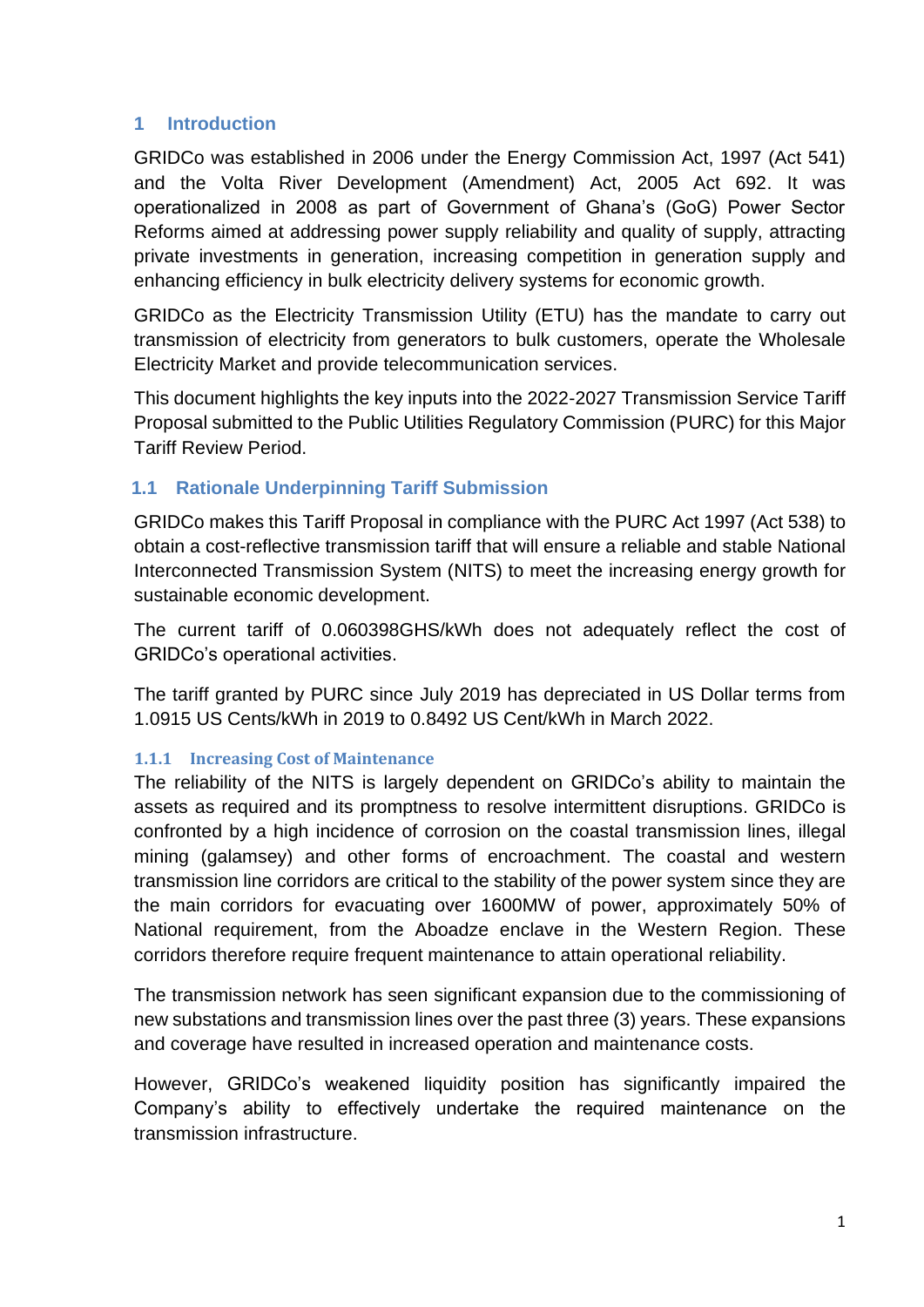#### **1.1.2 Increasing Cost of Transmission Financing**

The absence of a cost reflective tariff has hampered GRIDCo's capacity to secure direct loans for medium to long-term investments in the NITS to meet the growing electricity demand. The non-cost reflective tariff also makes the required return on most planned investments lower than the cost of financing, thereby making it unattractive to investors.

### **1.2 Key Tariff Assumptions**

The Revenue Requirement Methodology prescribed by the PURC was employed in the development of GRIDCo's 2022-2027 Transmission Tariff Proposal. Key Operational Assumptions underlying the proposal include the following:

| <b>Description</b>                      | <b>Unit</b>   | 2022      | 2023      | 2024      | 2025      | 2026      | 2027      |
|-----------------------------------------|---------------|-----------|-----------|-----------|-----------|-----------|-----------|
| Projected<br>Energy GWh<br>Transmission |               | 23,578.51 | 25,983.05 | 27,763.55 | 29,325.35 | 31,349.97 | 34,920.18 |
| <b>Projected Peak Demand</b>            | <b>MW</b>     | 3,545.27  | 3,986.96  | 4,255.74  | 4,491.42  | 4,793.36  | 5,172.30  |
| Transmission<br>Projected<br>Losses     | $\frac{0}{0}$ | 4.49      | 4.21      | 4.23      | 4.30      | 3.90      | 3.80      |

### **Table 1: Key Operational Assumptions**

Using the methodology outlined by the PURC, GRIDCo proposes the following 5-Year Transmission Service Charges (TSC), excluding all levies as indicated in **Table 2** below. The tariff proposal considers operating and maintenance costs, depreciation for the asset usage and return on regulatory assets base.

### **Table 2: Proposed Tariff for 2022 – 2027**

|                                      |         | Forecast | <b>Forecast</b> | <b>Forecast</b> | <b>Forecast</b> | <b>Forecast</b> | Forecast |
|--------------------------------------|---------|----------|-----------------|-----------------|-----------------|-----------------|----------|
|                                      |         | 2022     | 2023            | 2024            | 2025            | 2026            | 2027     |
| <b>Total Energy Sales GWh</b>        | GWh     | 22,520   | 24,889          | 26,590          | 28,065          | 29,921          | 31,716   |
| <b>Operating Cost</b>                | Gh¢'M   | 448.12   | 506.38          | 576.01          | 654.40          | 727.33          | 821.83   |
| Depreciation                         | Gh¢'M   | 200.45   | 213.31          | 227.18          | 244.91          | 250.82          | 259.91   |
| Return on regulated fixed asset base | Gh¢'M   | 1,033.74 | 1,164.58        | 1,436.42        | 1,470.92        | 1,551.97        | 1,640.75 |
| Cost of Working Capital              | Gh¢'M   | 306.01   | 331.70          | 425.54          | 455.15          | 485.00          | 482.51   |
| Corporate Tax                        |         | 20.03    | 34.25           | 12.31           | 39.68           | 109.07          | 67.16    |
| <b>Annual Revenue Requirement</b>    | Gh¢'M   | 2,008.35 | 2,250.22        | 2,677.46        | 2,865.06        | 3,124.20        | 3,272.16 |
| Projected TSC <sup>3</sup>           | GHS/kWh | 0.089181 | 0.090411        | 0.100696        | 0.102087        | 0.104415        | 0.103170 |

### **2 Initiatives Undertaken Since July 2019 Tariff Review**

#### **2.1 Projects Undertaken**

Projects completed by GRIDCo since the last tariff review in July 2019 are listed in **Table 3** below: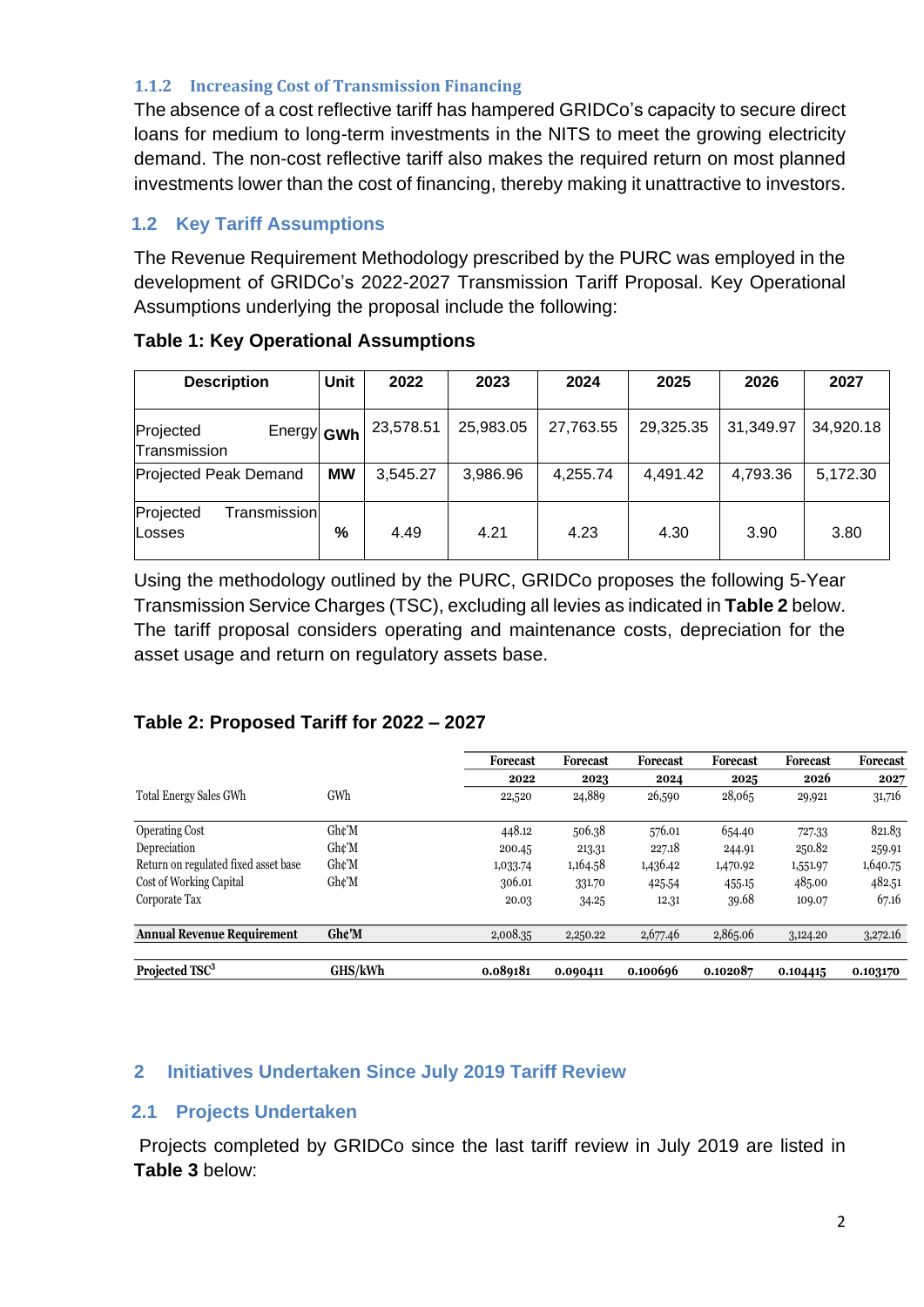| <b>Item</b>    | <b>Project Name</b>                                                   | <b>Completion</b> | Cost             |
|----------------|-----------------------------------------------------------------------|-------------------|------------------|
|                |                                                                       | <b>Date</b>       | (USD<br>Million) |
| 1              | 330kV Aboadze – Prestea Transmission Line                             | 2019              | 29.69            |
| 2              | 330kV Kumasi-Bolgatanga Transmission Project.                         |                   |                  |
|                | Anwomaso-Kintampo Line                                                | 2021              |                  |
|                | Kintampo - Adubuliyili Line<br>$\bullet$                              | 2019              |                  |
|                | Adubuliyili - Nayagnia Line<br>$\bullet$                              | 2019              |                  |
|                | <b>Adubuliyili Substation</b><br>$\bullet$                            | 2019              | 158.9            |
|                | Kintampo and Anwomaso Substations                                     | 2019              |                  |
|                | Nayagnia Substation                                                   | 2019              |                  |
|                | Tamale and Bolgatanga 161kV substation upgrade                        | 2019              |                  |
| 3              | 161kV Volta - Achimota Transmission<br>Line<br><b>Upgrade Project</b> | 2021              | 11.27            |
| $\overline{4}$ | 161kV Kasoa Substation (Grant)                                        | 2022              | 42.8             |
| 5              | 330kV Accra Fourth Bulk Supply Point, Pokuase<br>(Grant)              | 2021              | 45.3             |
| 6              | 330kV Karpowership - Aboadze Transmission Line<br>Project             | 2019              | 7.8              |
| $\overline{7}$ | 330kV Aboadze Substation Expansion                                    | 2019              | 31.96            |
|                | <b>Total</b>                                                          |                   | 327.72           |

**Table 3**: **Completed Projects Since the Last Tariff Review**

Completion of these projects has significantly increased GRIDCo's Regulatory Asset Base as depicted below:

- Transformer capacity increased from 8,064.2MVA in 2019 to 9,642MVA in 2021.
- Transmission line length increased from 5,965.83Km in 2019 to 6,472.23Km in 2021.

### **Ongoing Projects Required for Grid Reliability and Expansion**

The on-going 161kV Achimota–Mallam Transmission Line Upgrade Project is expected to be completed by the end of 2022.

### **Medium-Term Projects considered in Proposed Tariff for 2022 – 2027**

The medium-term projects to be completed within the 5-year tariff period as listed in **Table 4** below are expected to build a robust transmission system to enable GRIDCo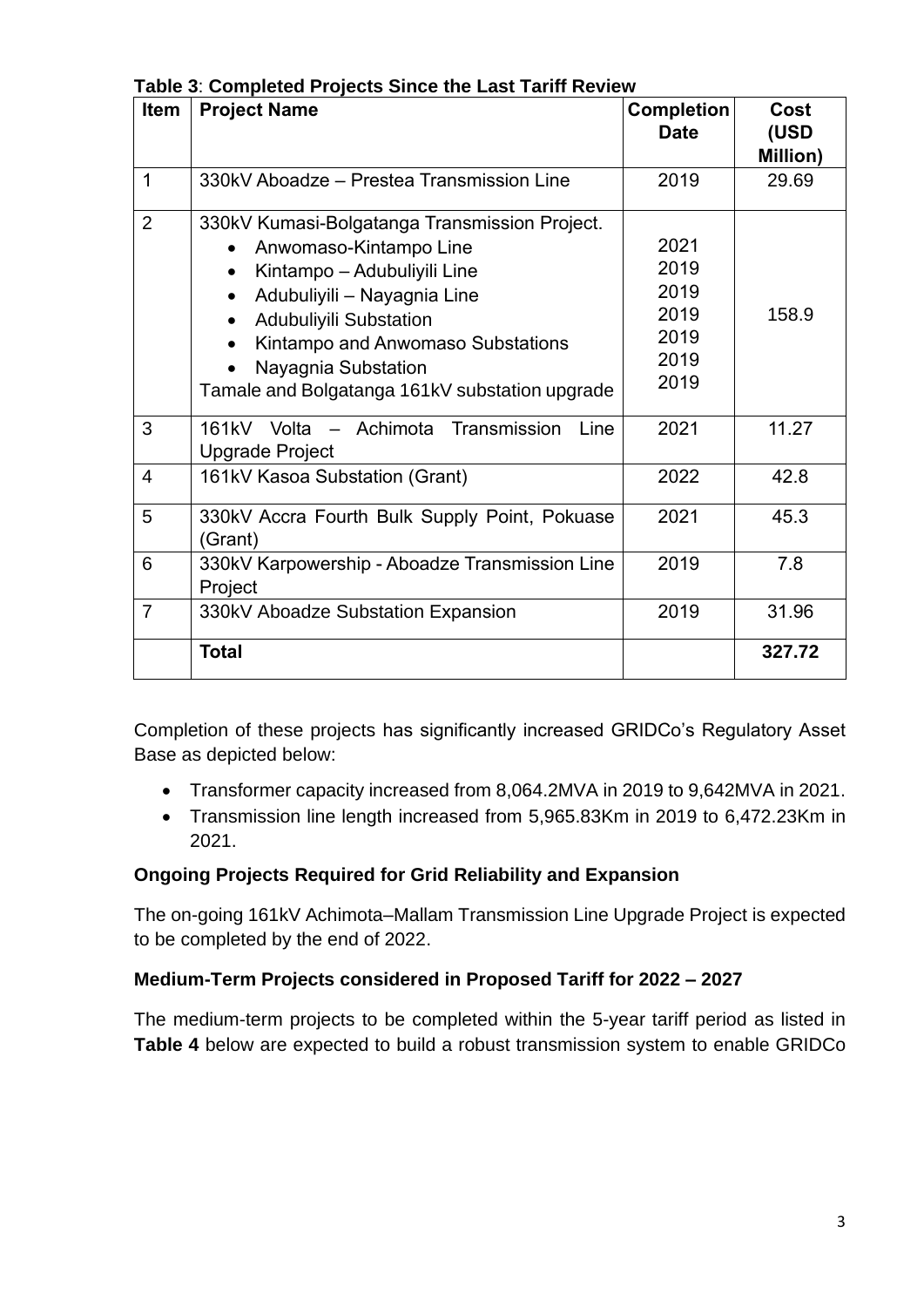deliver power reliably, minimise system interruptions, lower transmission losses and meet increasing demand.

| <b>ITEM</b>    | <b>PROJECT NAME</b>                                                                                                                                                                                                                                                               | <b>EXPECTED</b><br><b>COMPLETION YEAR</b> | <b>COST</b><br>(MUSD) |
|----------------|-----------------------------------------------------------------------------------------------------------------------------------------------------------------------------------------------------------------------------------------------------------------------------------|-------------------------------------------|-----------------------|
| $\mathbf{1}$   | 50MVAr SVC in Kumasi                                                                                                                                                                                                                                                              | 2023                                      |                       |
| $\overline{2}$ | 330kV Dunkwa Substation Project                                                                                                                                                                                                                                                   | 2026                                      |                       |
| 3              | 3rd Kumasi Bulk Supply Point (BSP)                                                                                                                                                                                                                                                | 2025                                      | 133.93                |
| $\overline{4}$ | Corridor<br>of<br>161kV<br>Upgrade<br>Western<br><b>Transmission Lines</b><br>Aboadze - Takoradi<br>Takoradi - Tarkwa<br>Tarkwa - New Tarkwa<br>New Tarkwa - Prestea<br>Bogoso - Dunkwa<br>$\bullet$<br>New Obuasi- Dunkwa<br>Dunkwa - Ayanfuri<br>$\bullet$<br>Ayanfuri-Asawinso | 2025                                      | 224.00                |
| 5              | Construction and upgrade of 161kV middle<br>corridor transmission lines<br>Akosombo-Tafo<br>Tafo- Nkawkaw<br>Nkawkaw-Konongo<br>Konongo-Kumasi<br>$\bullet$                                                                                                                       | 2025                                      | 140.00                |
| 6              | 161kV<br>Mallam<br>Pokuase<br>(A4BSP)<br>to<br><b>Transmission Line</b>                                                                                                                                                                                                           | 2024                                      | 42.00                 |
| $\overline{7}$ | 330kV Pokuase - Nkawkaw - Anwomaso<br>Project (Transmission Line and Substation)                                                                                                                                                                                                  | 2025                                      | 154.00                |
| 8              | <b>Wholesale Electricity Market Systems</b>                                                                                                                                                                                                                                       | 2023                                      | 25.00                 |
| 9              | Monitoring<br><b>Systems</b><br>(Phasor<br>Wide<br>Area<br><b>Measurement Units)</b>                                                                                                                                                                                              | 2026                                      | 2.50                  |

### **Table 4**: **Medium-Term Projects**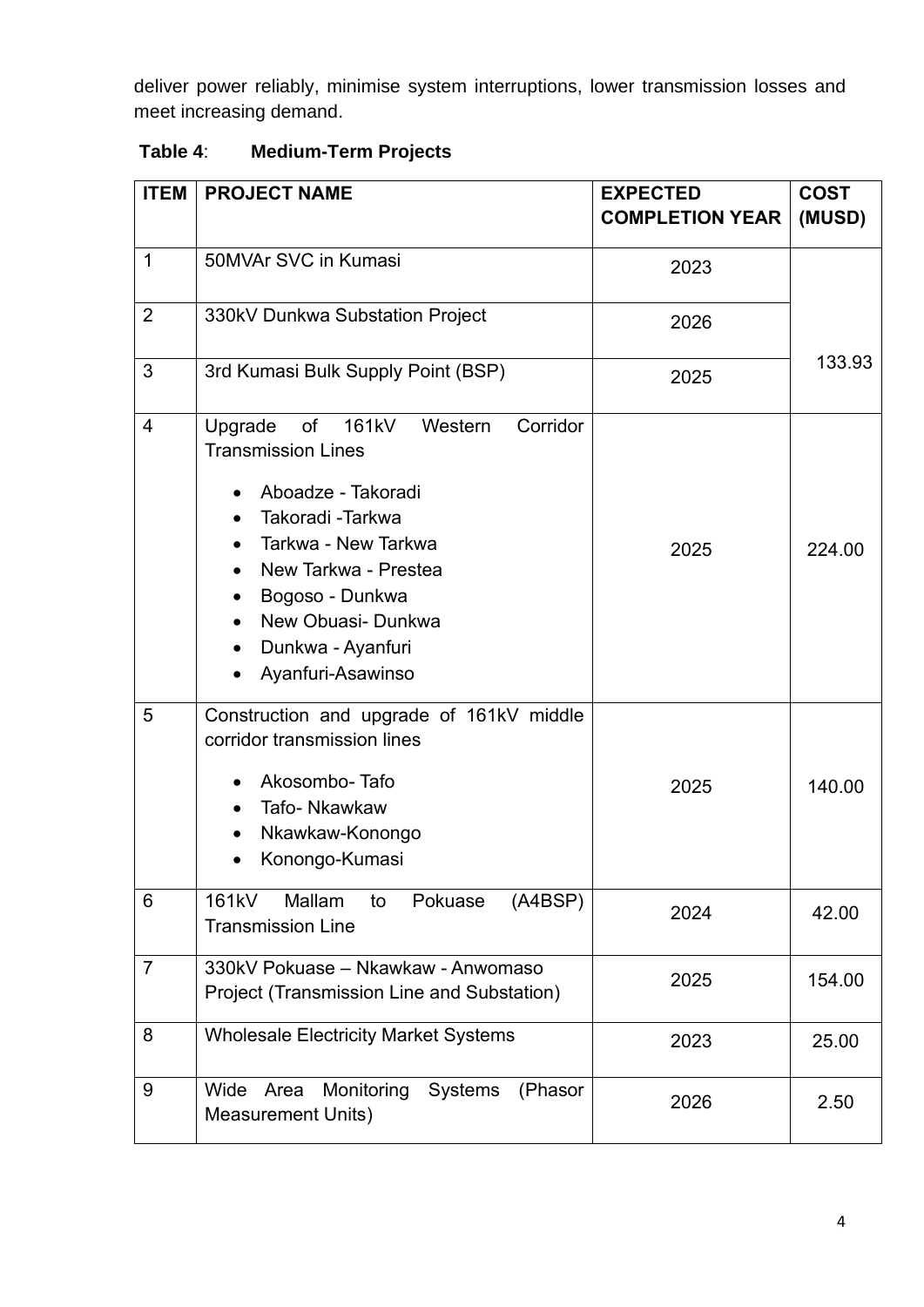| 10 | <b>SCADA</b><br>of<br>Upgrade<br>and<br>Corporate<br><b>Telecommunications Network</b>                                     | 2023 | 8.50   |
|----|----------------------------------------------------------------------------------------------------------------------------|------|--------|
| 11 | Supply of Two (2No.) 330/225/34.5kV,<br>250MVA Autotransformers<br>at<br>Nayagnia<br>Substation                            | 2023 | 6.00   |
| 12 | Of 6<br>No.<br>120/145MVA<br>Supply<br>Power<br><b>Transformers</b>                                                        | 2022 | 10.50  |
| 13 | Prestea-Bogoso Transmission Reinforcement<br>Project - Termination of the 2nd Prestea -<br><b>Bogosu Transmission Line</b> | 2022 | 4.00   |
| 14 | 225/161kV Prestea Substation Improvement<br>Project (Including 50MVAr SVC)                                                 | 2023 | 19.10  |
| 15 | Transmission<br>Line<br>Maintenance<br>Live<br>Equipment                                                                   | 2022 | 3.00   |
| 16 | Akwatia - New Abirem Loop Closure                                                                                          | 2023 | 16.00  |
| 17 | Supply and Installation of Variable Reactors<br>including 50MVAr SVC at Nayagnia                                           | 2023 | 11.00  |
| 18 | 161kV Obotan - New Obuasi Loop Closure                                                                                     | 2023 | 6.00   |
| 19 | Tafo Substation Break - In Project                                                                                         | 2023 | 6.00   |
| 20 | Break-in of 225kV Transmission Line at Elubo<br>and looping back to Esiama                                                 | 2023 | 4.00   |
| 21 | Aboadze-Cape<br>161kV<br>Coast-Winneba-<br><b>Mallam Coastal Transmission Line Upgrade</b>                                 | 2026 | 55     |
| 22 | 2 <sup>nd</sup> 330kV Kumasi to Bolgatanga Transmission<br>Line                                                            | 2027 | 120    |
|    | <b>TOTAL</b>                                                                                                               |      | 990.53 |

### **3 Proposed Service Delivery and Efficiency Improvements During Tariff Period**

### **3.1 Increase Transmission Transfer Capacity**

The upgrade of existing low-capacity infrastructure during the tariff period will improve power transfer capability of the NITS to eliminate congestion within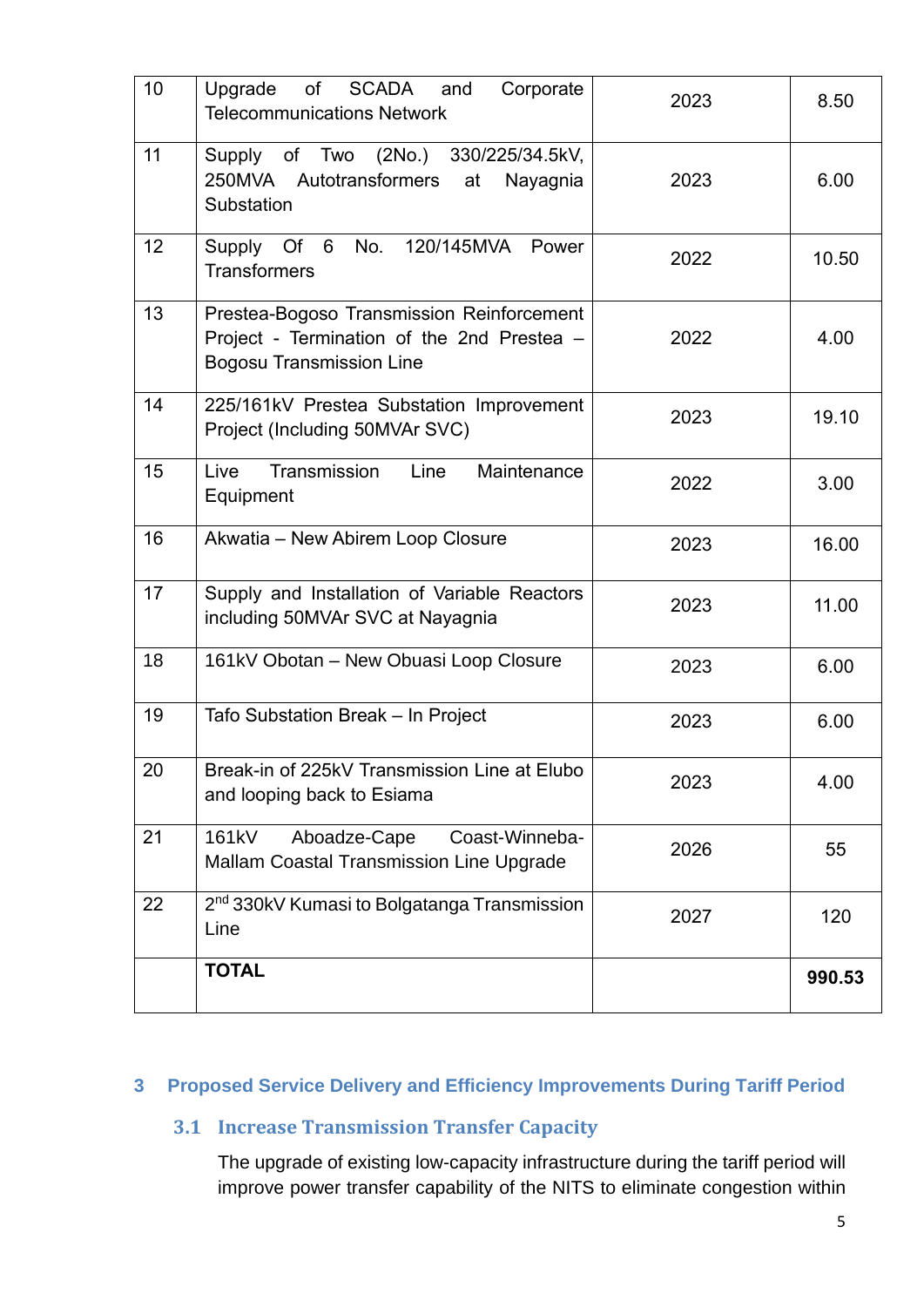transmission corridors as well as overloads at BSPs. This will enable GRIDCo efficiently and effectively evacuate power to the major load centers. Adequate redundancy will also be created to reliably meet the projected demand such that outage of an element on the NITS would not result in customer outage.

### **3.2 Increase Reliability and Stability of the NITS**

The installation of SVC and variable reactors at critical substations will continue to improve and maintain system voltages within the requirements of the National Electricity Grid Code as well as provide sufficient reactive power within the NITS. This will improve the quality of power supply to customers.

### **3.3 Meet Increasing Demand**

The construction of new lines, provision of higher capacity transformers to existing substations and development of new substations will enable GRIDCo meet increasing demand (growing at rate of 8-10% per annum) driven by economic growth.

### **3.4 Reduction of Transmission System Losses**

The implementation of these medium-term projects, siting generation facilities on the NITS close to load centres (especially Kumasi and beyond) as well as optimising generation dispatch will also enhance the transmission loss reduction to improve efficiency.

### **4 Key Challenges Likely to Impact Service Delivery**

### **4.1 Major Transmission Constraints**

The NITS is currently challenged with the following major constraints:

- Congestion on transmission lines:
	- o 161kV Western Corridor Transmission Lines.
	- o 161kV Coastal Corridor Transmission Lines
	- o 161kV Middle Corridor Transmission Lines
- Transformer overloads at substations including, Kumasi, Tamale, Sunyani and Techiman substations.
- Single transformer substations including Esiama, Yendi, Akosombo, and Akyempim.
- Radial transmission lines on the NITS.
	- o 161kV Tamale-Yendi Line
	- o 69kV Asiekpe Kadjebi Line
	- o 161kV Ayanfuri-Obotan Line
	- o 69kV Asiekpe Sogakope Line
	- o 161kV Sunyani-Berekum Line
	- o 161kV Nkawkaw-New Abirem Line
	- o 161kV Takoradi-Esiama Line